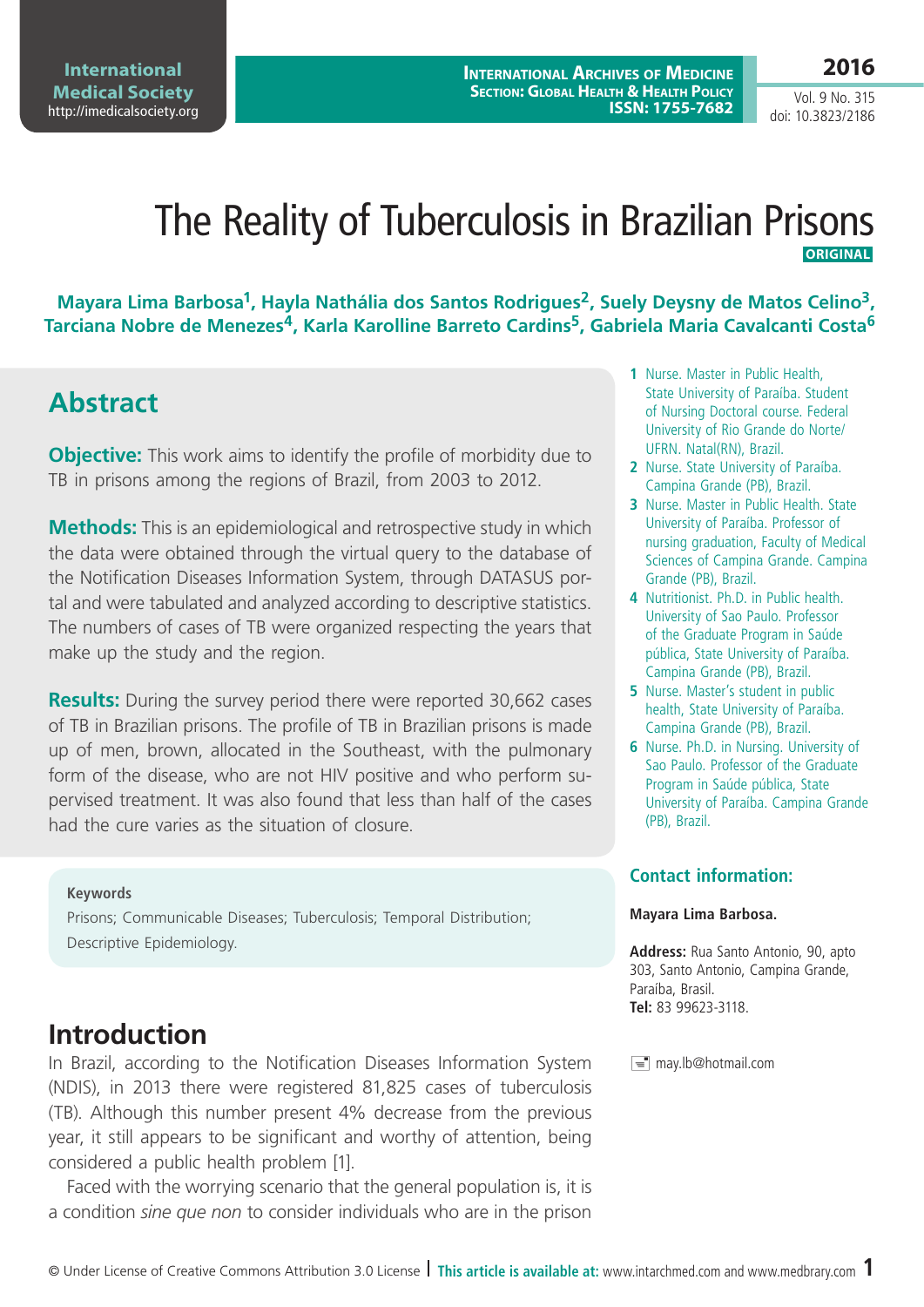Vol. 9 No. 315 doi: 10.3823/2186

**2016**

environment. This fact is justified by the majority of the environment of Brazilian prisons, characterized by agglomeration of individuals, precarious infrastructure and closed local, with shortages of air circulation. This situation facilitates the spread of tuberculosis (TB), in order that the saliva droplets contaminated with the bacillus remain in place for a broad time interval, infecting a large number of people. There is still a high incidence of infectious diseases and drug abuse [2].

These factors provide an increase of TB cases in prisons. According to a study conducted in the state prisons of Espirito Santo, the incidence of TB was found to be approximately 62 times higher than the state rate and 55 times higher than the national compared to the general population [3].

Faced with this scenario, significant investments have been made aimed at prevention and treatment of tuberculosis, such as the creation and steady expansion of the National Program for Tuberculosis Control (NPTC) [2]. In the prison system, the National Policy for Integral Health Care of Persons Deprived of Liberty in Prisons (NPIHHP) provides for the implementation of actions for disease prevention and health promotion at the basic level of attention to the prisoners. For tuberculosis control, activities should strive for search cases by identifying patients after conducting the appropriate tests and treatment after the inclusion of the imprisoned in the national register [4].

There is scarce number of publications on prison health, especially those who are able to address large time scales and contribute to the knowledge about the health of the prison population after 12 years of publication of the National Health of Prisons Plan(NHPP) and two years of the publication of NPIHHP, with emphasis on TB control activities in the prison environment. In this way, this study aims identifying the profile of morbidity due to TB in prisons among the regions of Brazil from 2003 until 2012.

# **Methods**

To welcome the proposal of the study it was held an epidemiological retrospective study called historical or time series. Data were obtained through virtual consultation with the SINAN database, through DA-TASUS portal.

The study population consists in confirmed cases according to the year of diagnosis, the country of notification and institutionalization in Brazilian prisons in the period from January 2003 to December 2012. Study variables were: diagnosed cases, treated cases, TB cases according to the shape, skin color, sex, presence or absence of AIDS, indication and / or completion of the supervised treatment and closing situation. In order to avoid mistakes regarding the notification delay, it was decided to analyze the data available until 2012.

The computer program called TabWin was used in order to operationalize the exploration of databases. This instrument was developed by the Ministry of Health with free and open dissemination. The numbers of cases of TB were organized respecting the years that make up the study and the region. Subsequently, descriptive statistics were performed using SPSS version 21.0.

Because it is a public domain database, it was not necessary to submit the project to the Research Ethics Committee.

## **Results**

**Figure 1** shows the number of TB cases diagnosed per year in Brazil from 2003 to 2012. It was observed the growing trend in the time series, except for the year 2010 that interrupts the continuous ascendance, with a small reduction compared to cases diagnosed in the previous year, 2009. It is still important to note the significant increase between 2007 and 2008.

In the period between 2003 and 2012 were reported in the SINAN database 30,662 diagnosed cases of TB in Brazilian prisons. **Table 1** shows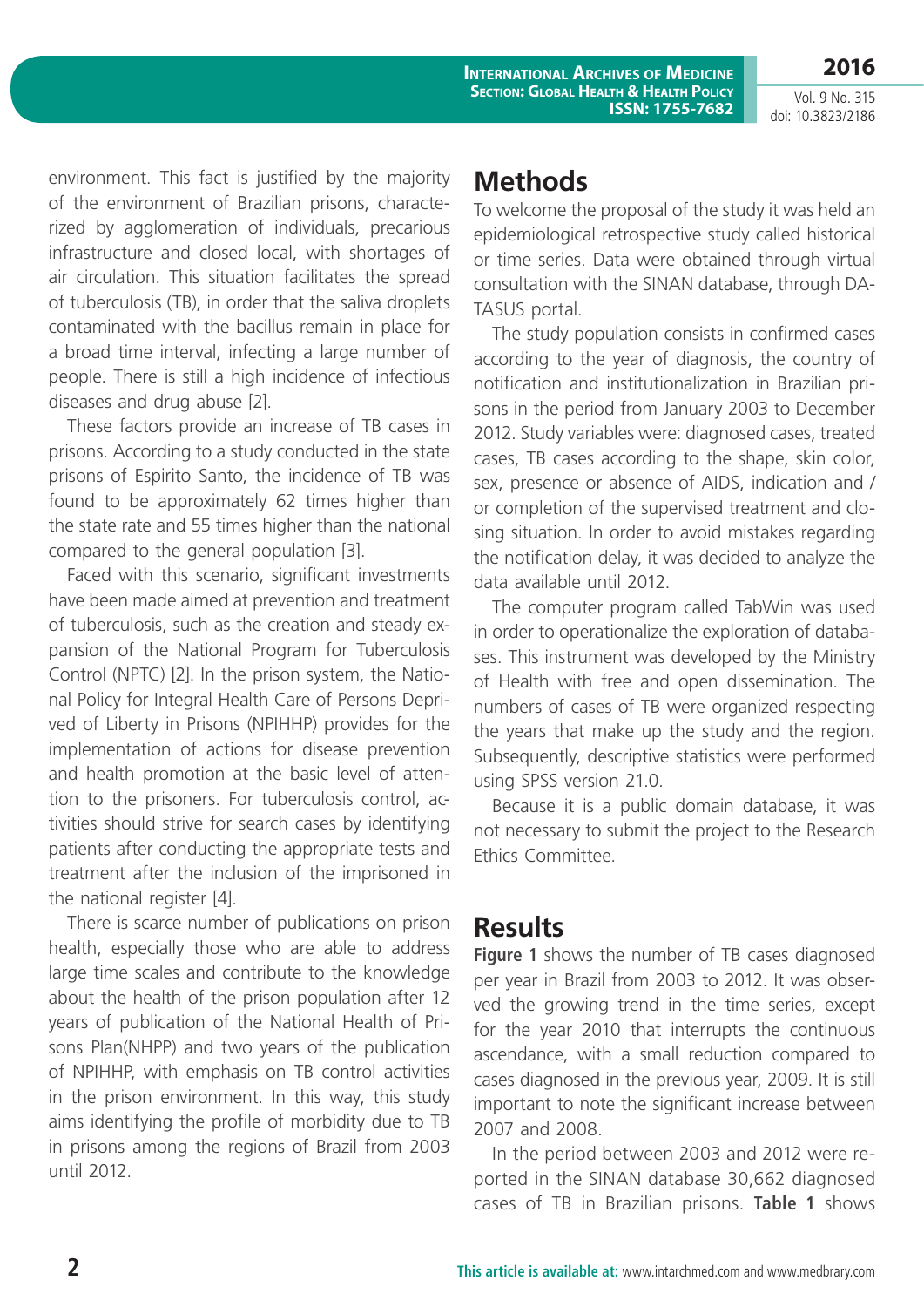Vol. 9 No. 315 doi: 10.3823/2186

**2016**



the distribution of the number of cases of TB in prisons according to sex, skin color and the country region.

**ISSN: 1755-7682**

It is observed that the Southeast has more cases of TB in prisons (47.95%), followed by the Northeast (20.94%), South (19.73%), Central West (6.49%) and North (4.89%). For cases of TB and sex of the convict, the rates are higher in males (90.98%) over females (9.02%). TB cases are more present in convicts who declared themselves brown, corresponding to 36.08%, followed by blacks (33.69%) and whites (16.23%)

**Table 1.** Distribution of cases of TB in prisons according to gender and skin color in the states and the Federal District, 2003-2012.

| <b>State or Federal</b><br><b>District</b>                     | <b>Diagnosed</b><br>cases | Sex *  |        | Skin color ** |       |              |        |  |  |  |
|----------------------------------------------------------------|---------------------------|--------|--------|---------------|-------|--------------|--------|--|--|--|
|                                                                |                           | Male   | Female | <b>Brown</b>  | White | <b>Black</b> | Others |  |  |  |
| <b>Brazil</b>                                                  |                           |        |        |               |       |              |        |  |  |  |
| $\mathbb N$                                                    | 30.662                    | 27.749 | 2.751  | 11.426        | 5.139 | 10.668       | 4.433  |  |  |  |
| $\frac{0}{0}$                                                  | 100.00                    | 90.98  | 9.02   | 36.08         | 16.23 | 33.69        | 14.00  |  |  |  |
| North                                                          |                           |        |        |               |       |              |        |  |  |  |
| $\mathbb N$                                                    | 1499                      | 1296   | 203    | 1053          | 1152  | 219          | 76     |  |  |  |
| $\%$                                                           | 4.89                      | 4.25   | 0.67   | 3.33          | 3.64  | 0.69         | 0.24   |  |  |  |
| Northeast                                                      |                           |        |        |               |       |              |        |  |  |  |
| $\mathbb N$                                                    | 6.421                     | 5.581  | 847    | 3.827         | 809   | 925          | 873    |  |  |  |
| $\frac{0}{0}$                                                  | 20.94                     | 18.30  | 2.78   | 12.09         | 2.55  | 2.92         | 2.76   |  |  |  |
| Midwest                                                        |                           |        |        |               |       |              |        |  |  |  |
| N                                                              | 1990                      | 1773   | 217    | 997           | 182   | 574          | 238    |  |  |  |
| $\frac{0}{0}$                                                  | 6.49                      | 5.81   | 0.71   | 3.15          | 0.57  | 1.81         | 0.75   |  |  |  |
| Southeast                                                      |                           |        |        |               |       |              |        |  |  |  |
| $\hbox{N}$                                                     | 14.701                    | 13.608 | 925    | 4.889         | 2.092 | 4.839        | 2.871  |  |  |  |
| $\%$                                                           | 47.95                     | 44.62  | 3.03   | 15.44         | 6.61  | 15.28        | 9.07   |  |  |  |
| South                                                          |                           |        |        |               |       |              |        |  |  |  |
| $\mathbb N$                                                    | 6.051                     | 5.491  | 559    | 660           | 904   | 4.111        | 375    |  |  |  |
| $\%$                                                           | 19.73                     | 18.00  | 1.83   | 2.08          | 2.85  | 12.98        | 1.18   |  |  |  |
| <b>Source:</b> SINAN/Datasus. *: $N = 30500$ , **: $N = 31666$ |                           |        |        |               |       |              |        |  |  |  |

Table 2 reports on cases of TB related to AIDS, the type of TB, the outcome of the case and the administration of the drug dose for the treatment of supervised manner. Among the cases of TB in prisons, 12.47% of inmates had AIDS, while 87.53% were negative cases. There is a superiority in the manifestation of pulmonary TB in relation to

other forms, with 27,706 (90.84%) reported cases. Regarding the variable outcome of the case, it is important that the outcome obtained other predominance, with 47.36%, followed by healing with 44.42% of TB cases, abandonment of treatment (6.98%) and death (1.24%). It can be seen that in all Brazilian regions TB cases indicated for su-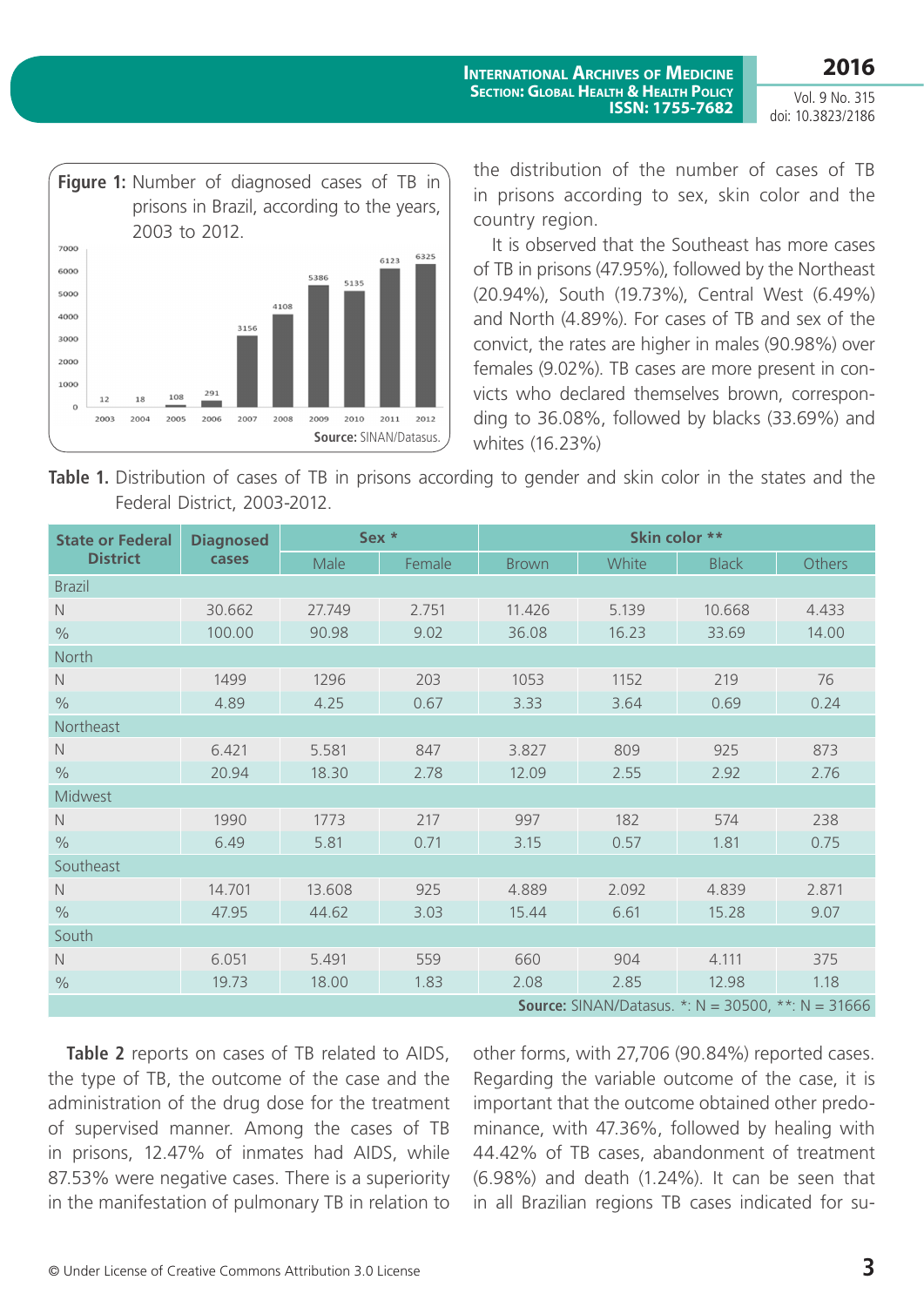**2016**

Vol. 9 No. 315 doi: 10.3823/2186

| State or<br><b>District</b><br>Federal                                       | AIDS *         |                 | Pulmonary       | Extrapulmonary<br>$*$ | extrapulmonary<br>÷<br>Pulmonar<br>$*$ | Cure<br>***     | abandonment<br>**** | death<br>*** | Others<br>***   | <b>Tratamento</b><br><b>Supervisionado</b> |              |
|------------------------------------------------------------------------------|----------------|-----------------|-----------------|-----------------------|----------------------------------------|-----------------|---------------------|--------------|-----------------|--------------------------------------------|--------------|
|                                                                              | $(+)$          | $(-)$           |                 |                       |                                        |                 |                     |              |                 | indicated                                  | accomplished |
| <b>Brazil</b>                                                                |                |                 |                 |                       |                                        |                 |                     |              |                 |                                            |              |
| $\mathbb N$<br>$\frac{0}{0}$                                                 | 2.848<br>12.47 | 19.999<br>87.53 | 27.706<br>90.84 | 2.072<br>6.79         | 723<br>2.37                            | 13.574<br>44.42 | 2.133<br>6.98       | 379<br>1.24  | 14.474<br>47.36 | 30661                                      | 30661        |
| North                                                                        |                |                 |                 |                       |                                        |                 |                     |              |                 |                                            |              |
| $\hbox{N}$                                                                   | 94             | 949             | 1352            | 111                   | 37                                     | 643             | 161                 | 12           | 554             | 1370                                       | 1.370        |
| $\%$                                                                         | 0.41           | 4.15            | 4.55            | 0.37                  | 0.12                                   | 2.10            | 0.53                | 0.04         | 1.81            | 4.48                                       | 4.48         |
| Northeast                                                                    |                |                 |                 |                       |                                        |                 |                     |              |                 |                                            |              |
| $\mathbb N$                                                                  | 350            | 4.008           | 5.728           | 394                   | 106                                    | 2.909           | 425                 | 109          | 2.978           | 6.421                                      | 6.421        |
| $\%$                                                                         | 1.53           | 17.54           | 19.28           | 1.33                  | 0.36                                   | 9.52            | 1.39                | 0.36         | 9.74            | 21.01                                      | 21.01        |
| Midwest                                                                      |                |                 |                 |                       |                                        |                 |                     |              |                 |                                            |              |
| $\hbox{N}$                                                                   | 176            | 1133            | 2.713           | 278                   | 89                                     | 846             | 138                 | 34           | 973             | 1.991                                      | 1.991        |
| $\frac{0}{0}$                                                                | 0.77           | 4.96            | 9.13            | 0.94                  | 0.30                                   | 2.77            | 0.45                | 0.11         | 3.18            | 6.52                                       | 6.52         |
| Southeast                                                                    |                |                 |                 |                       |                                        |                 |                     |              |                 |                                            |              |
| $\mathbb N$                                                                  | 1216           | 10.376          | 16.232          | 1099                  | 408                                    | 6.404           | 809                 | 117          | 7.371           | 14.701                                     | 14.701       |
| $\%$                                                                         | 5.32           | 45.42           | 54.65           | 3.70                  | 1.37                                   | 20.96           | 2.65                | 0.38         | 24.12           | 48.11                                      | 48.11        |
| South                                                                        |                |                 |                 |                       |                                        |                 |                     |              |                 |                                            |              |
| $\hbox{N}$                                                                   | 1012           | 3.533           | 975             | 118                   | 64                                     | 2.772           | 600                 | 107          | 2598            | 6.077                                      | 6.077        |
| $\frac{0}{0}$                                                                | 4.43           | 15.46           | 3.28            | 0.40                  | 0.22                                   | 9.07            | 1.96                | 0.35         | 8.50            | 19.89                                      | 19.89        |
| <b>Source:</b> SINAN/Datasus. *: N = 322.847, **: N = 30501, ***: N = 30.560 |                |                 |                 |                       |                                        |                 |                     |              |                 |                                            |              |

**Table 2.** Distribution of cases of TB in prisons according to diagnosis of AIDS and TB form of manifestation in the states and the Federal District, 2002 a 2013.

pervised treatment were well conducted, totaling 30,661 treatments performed during the years selected for this study.

## **Discussion**

The high number of TB diagnostic cases in prisons, observed in this study is related to the high transmissibility of TB, which is enhanced in prison scenarios due to several factors, which are related to convicts, such as drug use, low educational level and income [3], and the institution, as overcrowding, which discourages air circulation and makes poor the health assistance. In this way, it is possible to identify that this scenario requires specific attention to address the still present gaps and minimize the occurrence of damage to health.

In order to improve the TB notification arising from Brazilian prisons, since 2008 information about institutionalization, present in the compulsory notification form, also started to adopt prison origin [5]. This change increased the quality of notifications, making them more sensitive and therefore more cases of TB were reported and are available for consultation in the SINAN.

In addition to advances generated in compulsory notification form, in the period between 2003 and 2006 the Health Care Teams in Prisons (HCTP) were being deployed in the states already qualified to develop PNSSP. Official data show that in 2003 the number of EPEN across the country was 75 and in 2006 that number doubled, assuming a value greater than 150 EPEN throughout Brazil [5]. The largest contingent of health workers in Brazilian pri-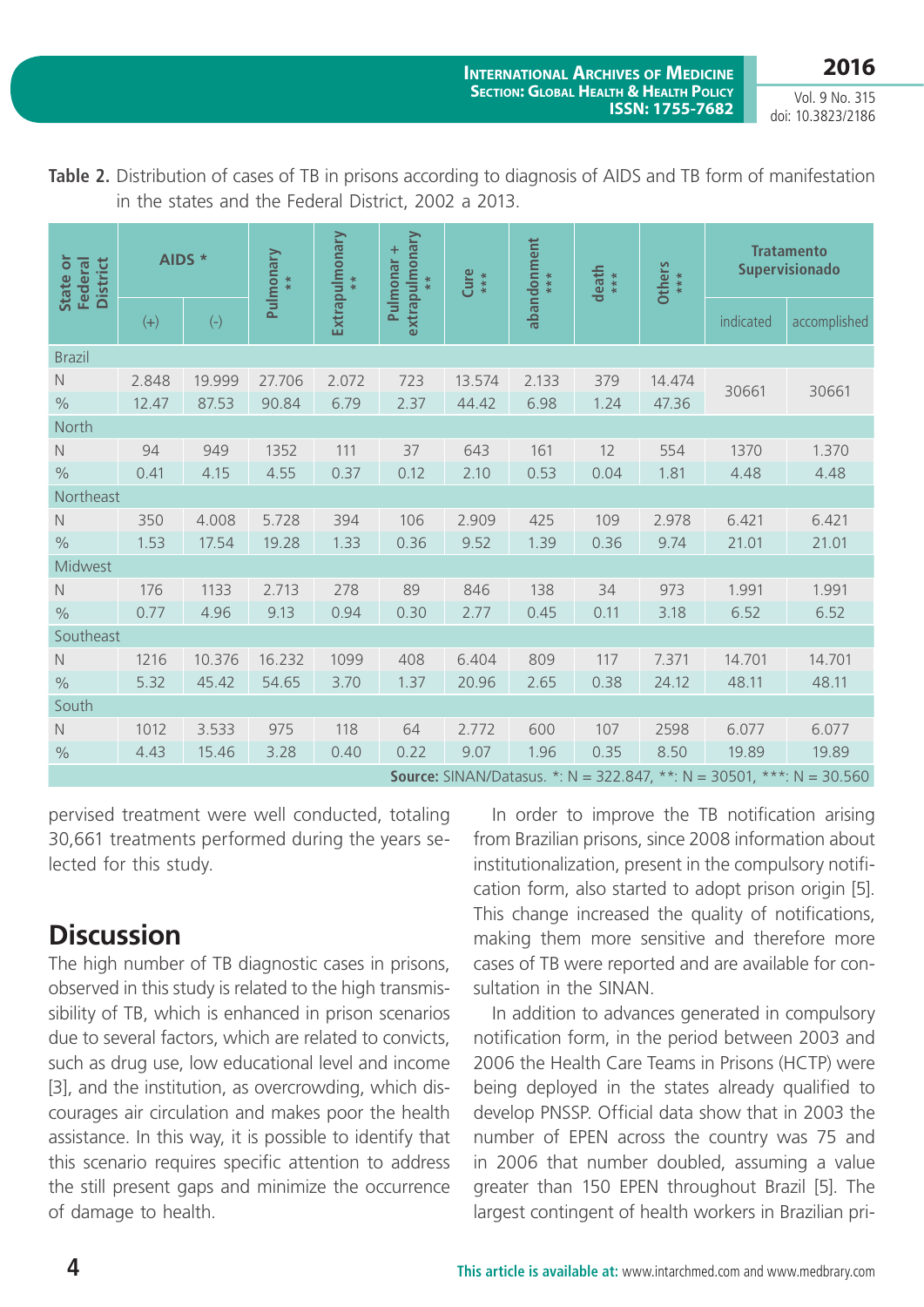**2016** Vol. 9 No. 315

doi: 10.3823/2186

sons enables better health care, as a result, the diagnosis of TB becomes more sensitive, the treatment can be properly conducted and the notifications to the information systems are carried out effectively.

From the cases reported in the information system, it was observed that the highest percentage of TB cases in prisons was among men. Several studies in the literature also point to the prevalence of TB cases among males. Both the prison population and the general population, men have higher TB rates in all age groups, when compared to women [3, 6].

The superiority of TB cases in males may be related to behavioral factors of men, by gender have lower levels of care with their health, compared to females, and access to health services is delayed, as well as health promotion, disease prevention, diagnosis and treatment of health aggravations [7].

Still, the high rates of TB found in men that may be related to different lifestyles adopted between the sexes, such as using higher tobacco, alcohol and drugs among men [8]. It is known that there are biological explanations to justify the difference in the rate of TB for the sexes, thus, cultural, social and health care factors are responsible for ensuring the differences presented between the sexes [9].

Another aspect observed in this study was a higher percentage of TB cases related to convicts who considered themselves mulattos. A study on TB held in a prison, between 2003 and 2006, also pointed out that the self-reported browns were more predominant in the notifications, followed by white self-reported [10]. It is noticed also that a lower percentage of inmates with TB had a positive diagnosis for AIDS, compared to negative diagnosis.

Also, in research conducted in the State of Rio Grande do Sul, using SINAN data, TB cases confirmed with seronegative predominated over the positive [10]. Thus, the chances of cure for these people is even greater, given that the Acquired Immunodeficiency Syndrome affects the immune system of the individual, making it more susceptible to illness from "opportunistic" diseases [11].

The PNAISP provides that should be carried out anti-HIV serology tests for all TB cases diagnosed or suspected, from the risk history or associated clinical manifestations [4]. This action aims to provide rapid treatment for all diagnosed cases in order to minimize the spread in the prison context.

The Ministry of Health recommends that the convict who has symptoms of pulmonary TB should remain in a specific room, in order to perform the respiratory isolation through examinations the diagnosis is confirmed and notified to give early treatment [3]. In this study, regarding diagnosed forms of TB, it was observed that the most common was the lung, corroborating with literature data, which presents the pulmonary form as the most prevalent compared to extrapulmonary [3, 12-13] and warning of the need for compliance with the basic guidelines of the Ministry of Health.

However, most of the prisons do not meet the basic guidelines for TB control. It is observed that the test is not performed for the disease diagnosis at admission of the detainee, in this way, by the living conditions prior to the arrest, many inmates entering the prison system is already infected with the Koch bacillus, spreading the disease among other convicts, since the drug treatment is not performed [14].

In order to increase the effectiveness of TB treatment can be indicated supervised treatment, consisting of a health care professional administer and observe the patient to ingest medicines. This oversight increases healing, decreases drug resistance and reduces cases of abandonment. In addition, monitoring of treatment should be done through its own records [15].

In TB cases in Brazilian prisons of qualified states that already have the EPEN, supervised treatment is prescribed for all diagnosed cases [4]. However, studies have observed that most of the implanted EPEN not have full composition related to professional categories, which may negatively impact on the effectiveness of supervised treatment for TB [16-17].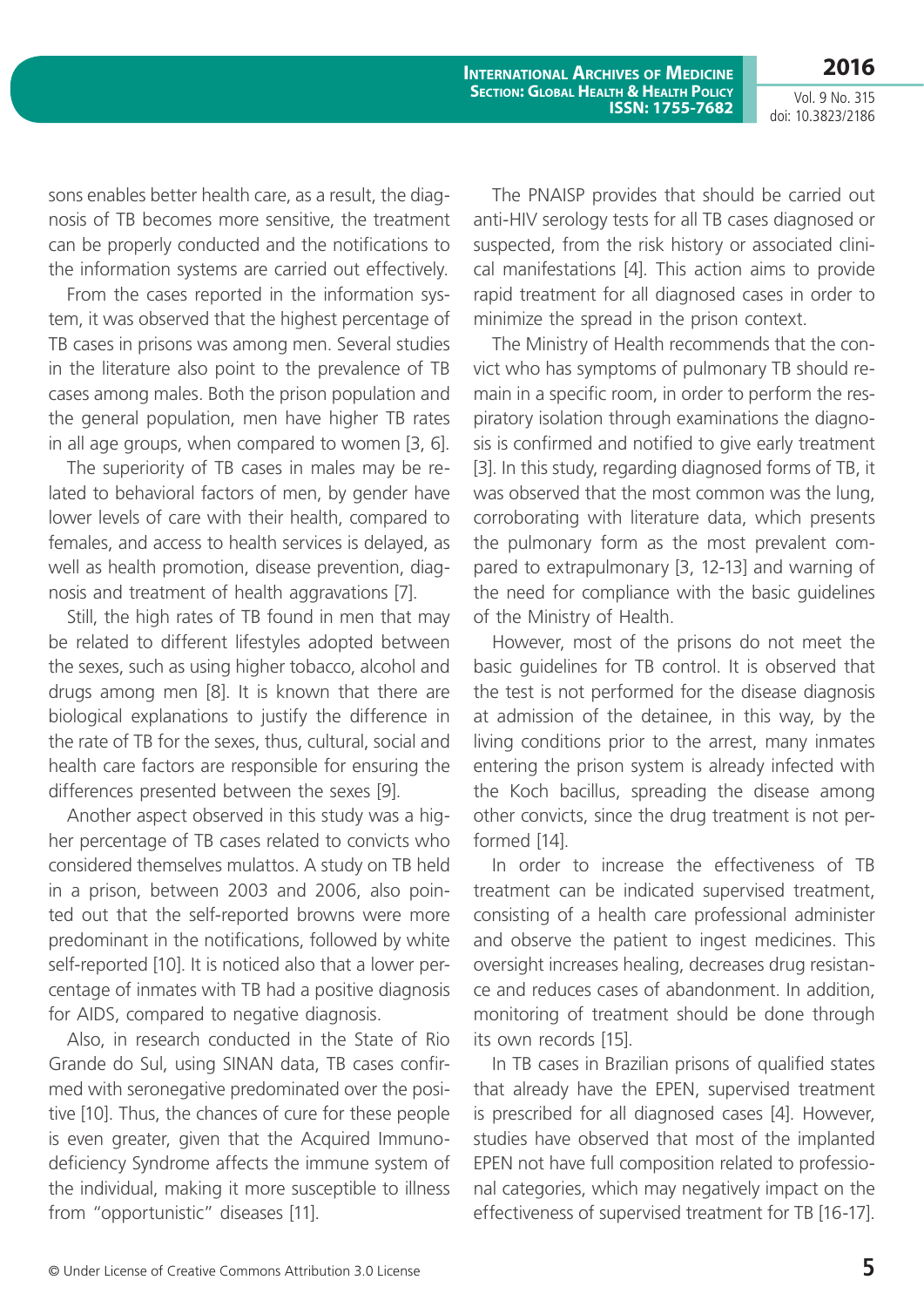Vol. 9 No. 315 doi: 10.3823/2186

**2016**

When we investigated the causes of closure of TB cases, found in this study that the cases of death were lower than the other variables analyzed. This information corroborates with the results of a study in the prisons of the State of Espirito Santo [3]. The death from TB usually occurs when there is no diagnosis and treatment, or even related to AIDS patients who abandoned treatment [18].

Another aspect very important for the low mortality among people with TB concerns the investment made by the state regarding the treatment, because funding for standard TB treatment in prison is the responsibility of government, and the distribution of free therapeutic is one criterion for facilitating adherence to treatment [4].

## **Conclusions**

The inclusion of institutionalized category in the compulsory notification form should be considered a milestone in the record of the disease in the information system. The information generated is able to contribute with the planning of health actions for the prison system, especially for those diseases most incident among this population.

Failures in fulfilling the compulsory notification forms and underreporting, especially in prisons where there is no presence of the health team, was a limitation of this study. Therefore, it is important to emphasize the need for raising awareness among health professionals about the correct and complete filling of notifications forms, making the information systems in health even more reliable, and therefore able to provide real benefits for policy of health.

The TB profile in Brazilian prisons is formed by men, mulattos, who fulfilled sentence mainly in the Southeast Region, presented the pulmonary form of the disease. There are not AIDS patients and perform supervised treatment.

Finally, this work may contribute to understanding TB phenomenon in the Brazilian prison system, while exposing the TB profile, providing theoretical and scientific basis for what health promotion, TB prevention and clinical care can be directed to the most vulnerable public.

## **References**

- **1.** Ministério da Saúde [Brasil]. Manual de recomendações para o controle da tuberculose no Brasil. Brasília (DF), 2011. Available from: http://www.cve.saude.sp.gov.br/htm/TB/mat\_tec/ manuais/MS11\_Manual\_Recom.pdf. Acesso em: 20 nov. 2016
- **2.** Teixeira EC, Costa JS. O impacto das condições de vida e da educação sobre a incidência de tuberculose no Brasil. Rev. Econ [Internet]. 2011 [cited 2016 Nov 21]; 37 (2): 106-123. Available from: http://ojs.c3sl.ufpr.br/ojs/index.php/economia/article/ viewFile/27241/18147.
- **3.** Macedo LR, Macedo CR, Maciel ELN. Vigilância epidemiológica da tuberculose em presídios do Espírito Santo. Rev. Bras. Promo Saúde [Internet]. 2013 [cited 2016 Nov 21]; 26 (2): 216-222. Available from: <http://ojs.unifor.br/index.php/RBPS/article/ view/2907>.
- **4.** Ministério da Saúde [Brasil]. Portaria Interministerial nº 1, de 2 de janeiro de 2014. Institui a Política Nacional de Atenção Integral à Saúde das Pessoas Privadas de Liberdade no Sistema Prisional (PNAISP) no âmbito do Sistema Único de Saúde (SUS). Diário Oficial da União 02 jan 2014.
- **5.** Ministério da Saúde [Brasil]. Secretaria de Atenção em Saúde. Legislação em Saúde no Sistema Penitenciário. Brasília (DF): MS; 2010.
- **6.** Silva DC, Weiller TH, Farão EMD. Descrição de casos de tuberculose em pessoas institucionalizadas. Revista Contexto & Saúde [Internet]. 2013 [cited 2016 Nov 21]; 10(20):893-898. Available from: https://www.revistas.unijui.edu.br/index.php/ contextoesaude/article/view/1688/1400
- **7.** Belo MTCT. et al. Tuberculose e gênero em um município prioritário no estado do Rio de Janeiro. Jor Bras Pneumol. [Internet]. 2010 [cited 2016 Nov 21];36(5): 621-625, Available from: < http://www.scielo.br/pdf/jbpneu/v36n5/v36n5a15.pdf>
- **8.** Araujo KMFA et al . Evolução da distribuição espacial dos casos novos de tuberculose no município de Patos (PB), 2001- 2010. Cad. saúde colet [Internet]. 2013 [cited 2016 Nov 21]; 21( 3 ): 296-302. Available from: <http://www.scielo.br/scielo. php?script=sci\_arttext&pid=S1414-462X2013000300010>.
- **9.** Hino P, Takahashi RF, Bertolozzi MR, Egry EY. A ocorrência da tuberculose em um distrito administrativo do município de São Paulo. Esc Anna Nery [Internet]. 2013 [cited 2016 Nov 21]; 17(1):153-159. Available from: <http://www.scielo.br/scielo. php?script=sci\_arttext&pid=S1414-81452013000100021>.